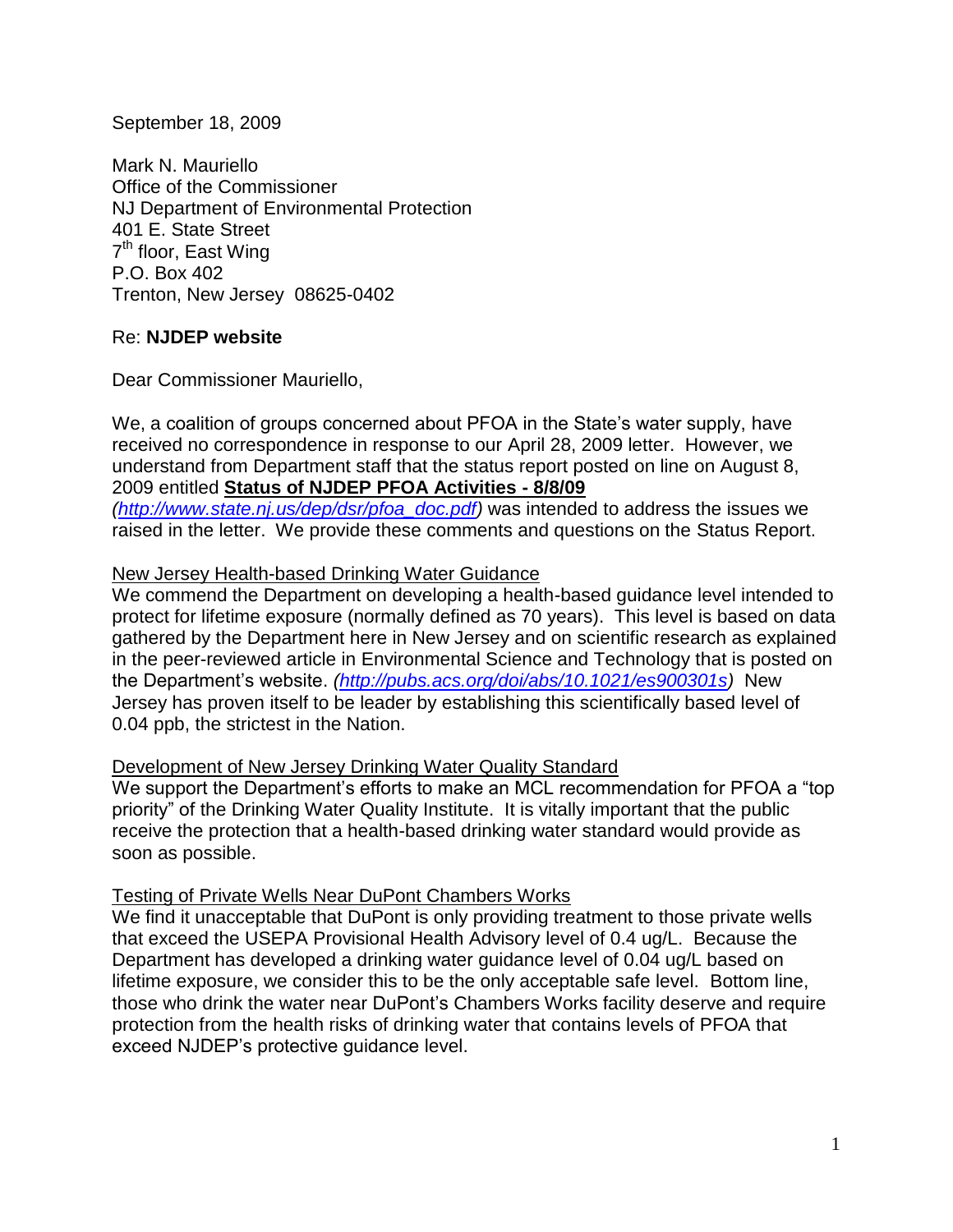Through the Freedom of Information Act, we have reviewed the results of DuPont's most recent private well water test results. It appears that only one well will require that DuPont provide an alternate water supply or treatment. Yet, more than half of the wells tested showed levels of PFOA that exceed the NJDEP guidance level of 0.04 ug/L. The Department is allowing people to drink water that they have determined through scientific analysis to be unsafe because DuPont has insisted on using the lower standard of .4 ug/L.

Despite whether the MCL process has been completed, the data and research done by the Department has concluded that drinking water should not exceed 0.04 ug/L. DuPont's voluntary cooperation should not be secured by an agreement to settle on the use of a lower, less protective drinking water standard.

We are concerned that the well water users who have water that tested between .4 ug/L and 0.04 ug/L are unaware that they have fallen in this "donut hole". Has the Department or DuPont informed these residents that their water exceeds the Department's guidance level? We strongly urge the Department to issue a Fact Sheet or Information Sheet to these residents so they may take action on their own.

A lack of knowledge about the Department's guidance level leaves these residents in the dark about the risks associated with their drinking water. Previously the Department connected residents with the NJ Department of Health for information and advice regarding PFOA water test results. This or another contact should be set up again for all residents who fall into the PFOA donut hole. We consider this an urgent matter that requires immediate action to fully inform those who are drinking this water.

We further suggest that the Department put the results of the recent private well testing on the DEP's website. The Department's guidance document and scientific reports are on line, which is very helpful to those who want to inform themselves on this important issue. Placing the results of the recent rounds of private well testing on the website will help to inform water consumers and the public and fulfills an important public service.

We support action to add PFOA and other perfluorinated chemicals to the list of compounds for which reporting is required under the New Jersey Community Right-to-Know Act. This is essential so that people can know whether or not these chemicals are being used near them or their water source.

We do not consider it justifiable to use public funds, however, to provide alternate water supply or treatment for water contaminated with PFOA or other perfluorinated chemicals when the source of the contamination is known. The evidence at the Chambers Works is very clear; DuPont caused the pollution and DuPont should pay to clean it up.

## New Jersey Interim Specific Ground Water Quality Criterion for PFOA

We support the Department taking action now to develop an interim specific ground water criterion. This is the method that can be used to enforce a health-based standard based on lifetime exposure, now set by the Department at 0.04 ug/L. It is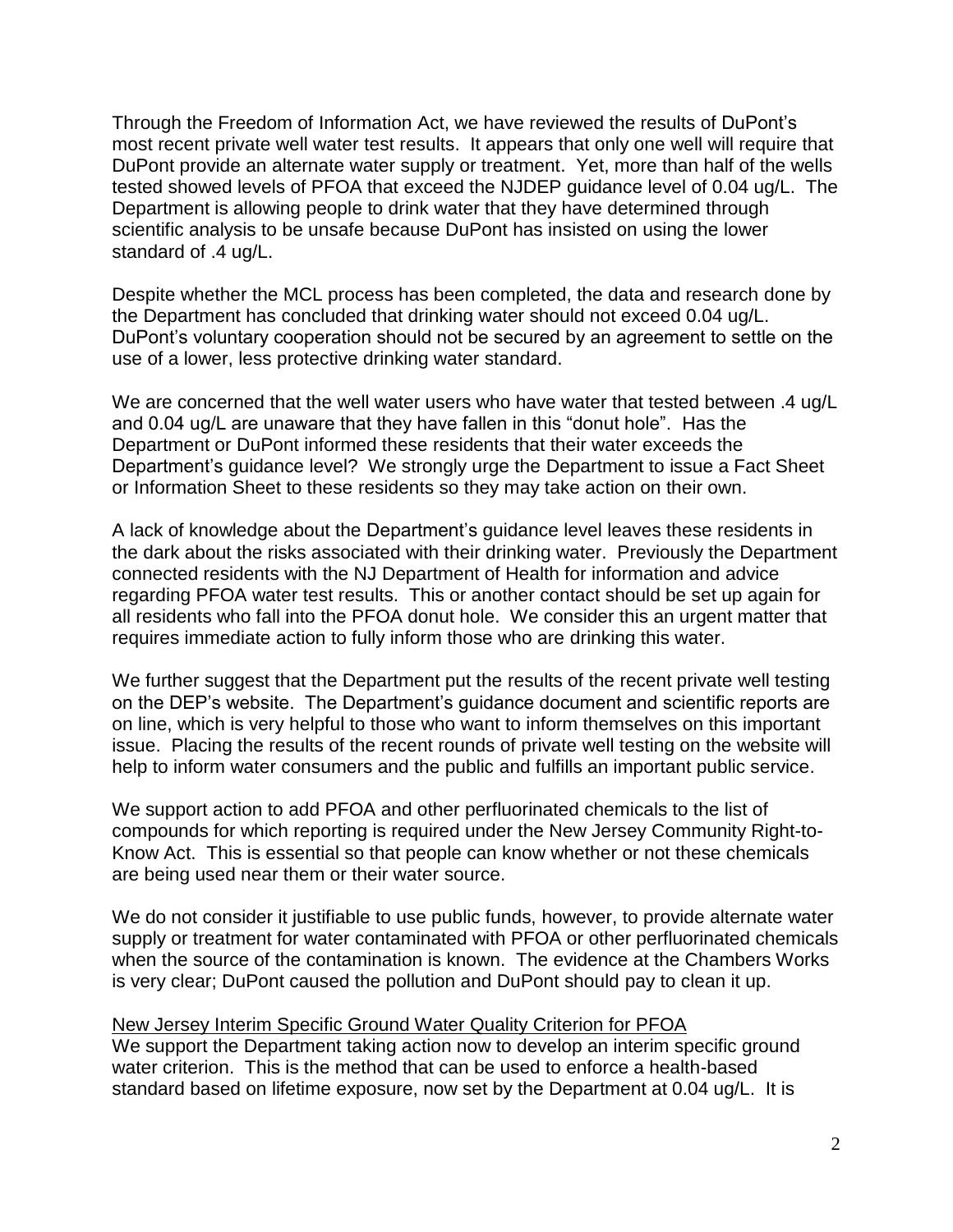urgent that people drinking water above that standard be protected on an interim basis while the MCL recommendation is finalized. The Department has projected the fall of 2009 as the timeframe for the final strategy on this action. When will action be taken on this approach?

# Listing of PFOA and Related Compounds in New Jersey Community Right-to-Know **Regulations**

We reiterate our concerns that DuPont continues to manufacture fluorotelomers at the Chambers Works site. Since the phase out of the manufacture of PFOA does not include fluorotelomers and since the testing of fluorotelomers will continue until at least 2011, the community surrounding the Chambers Works Plant will continue to be exposed to these dangerous PFOA-producing chemicals.

We support the immediate listing of PFOA and these related chemicals in the Right-to-Know Law. There may be other locations in the state that manufacture and use these chemicals and it is critically important that these locations be known to the public, the Department and other agencies. Listing alone is not enough, however. This important action must be taken in conjunction with action by the Department to set a mandatory interim water criterion while the MCL recommendation is completed.

## Reporting of Air Emissions for PFOA and Related Compounds

We support the listing of PFOA and related compounds as a regulated contaminant for which reporting of air emissions is required. This will capture all locations in the State where these chemicals are used or manufactured, an important step since air is considered a method of transport of PFOA and related compounds in the environment. We also reiterate our request that the Department require an air permit modification immediately to add PFOA and related compounds to DuPont's air permit.

## Occurrence of PFOA in New Jersey Public Drinking Water Systems

We commend the Department for conducting further study of perfluorinated chemicals across the State. We are interested in the Scope of Work that is guiding this study and request a copy of the Scope of Work and request that the data and report of the study be publically shared as soon as they are ready. We agree that the full suite of these chemicals need to be tested for and support the Department's action to widen the scope of study.

How were the sample sites chosen? Are these the same sample sites previously tested? When the chemicals are listed under the Right-to-Know law, will the Department be identifying additional sites if warranted based on learning new locations that may be at risk? Is the Department taking samples or are water companies/systems required to test and report for these chemicals? When will the results of this study be available?

Actions Taken to Address PFOA in New Jersey Public Water Systems We are concerned that the "annual average" PFOA levels are being used to trigger action by a water supplier. Is the Department tracking all exceedences? What about